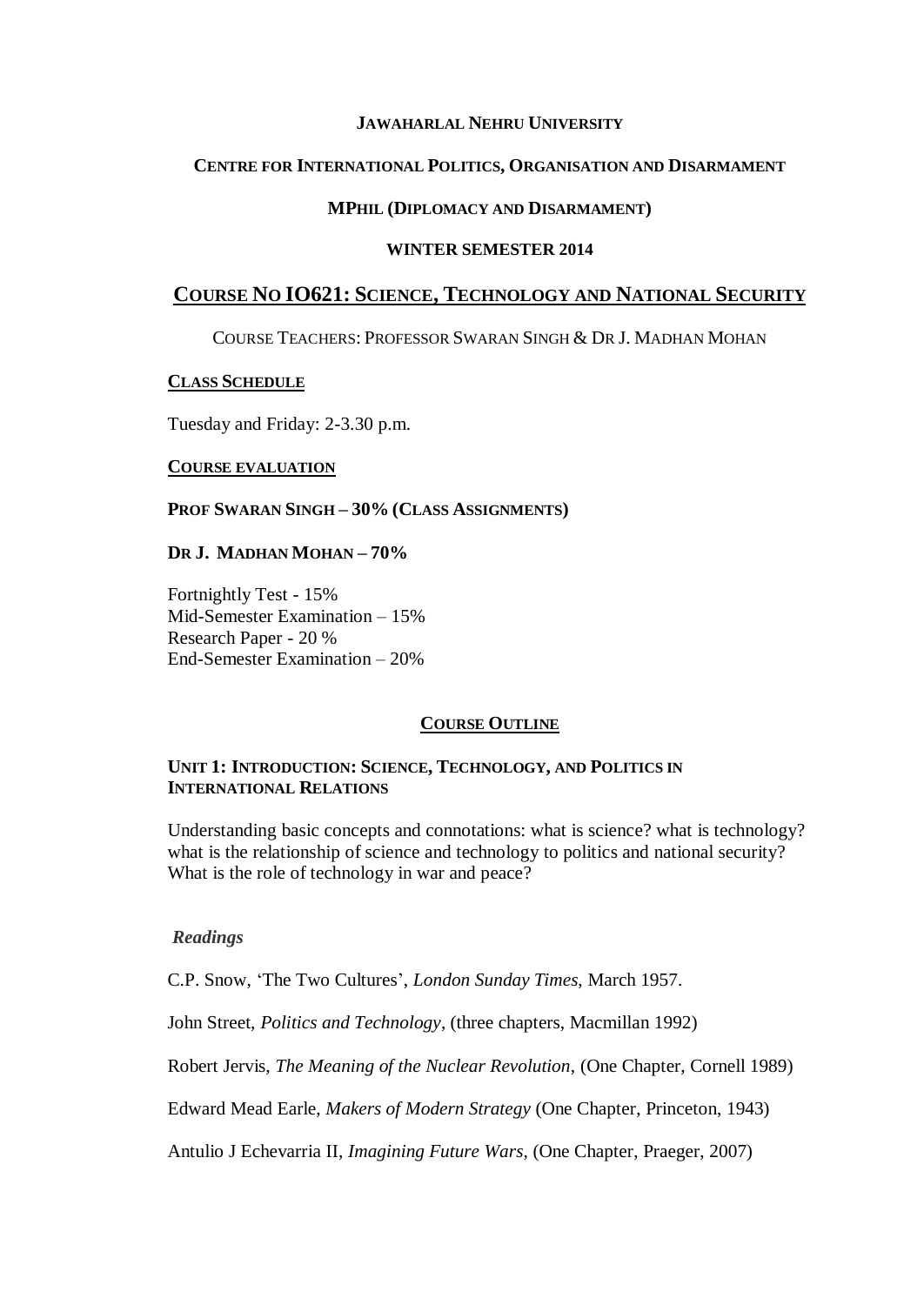Eliot Cohen, "Technology and Warfare", in John Baylis et al *Strategy* (Oxford, 2002)

Arnulf Grubler, *Technology and Global Change* (Two chapters, Cambridge, 1998)

## **UNIT 2: SCIENCE, TECHNOLOGY AND NATIONAL SECURITY**

What is Science? Evolution of Scientific Method, Science versus Technology, Instrumentalists-Social Determinists-Technologists debate, technology and national security, explaining security, comprehensive-common-cooperative security, regional security, international security and national security

## *Readings*

Barry Buzan, Ole Waever, Jaap de Wilde, *Security: A New Framework for Analysis* (1998); Barry Buzan, *People, State and Fear*; Martin van Creveld, *Technology and War, Supplying War*; Chris Hables Gray, *Post-Modern War*; Guy Hartcup, *The Effects of Science on the Second World War*; Toffler and Toffler, *War and Anti-War*, Brodie and Brodie, *From Crossbow to H-Bomb*; Art and Jervis (ed), *The Use of Force*; Cipolla, *Guns, Sails and Empire*; William McNeil, *In Pursuit of Power*; George Quester, *Offense and Defense in the International System.*

## **UNIT 3: SECURITY: CONCEPTUALISATION, THEORISATION AND EVOLUTION**

Conceptualisation of security in mainstream International Relations theory; traditional security studies; changing notions of security; the politics and ethics of national security; non-traditional security; human security; critical theory; critical security studies; securitisation and desecuritisation.

# *Core Reading*

David Baldwin, 'The Concept of Security', *Review of International Studies*, 23, 1997, pp. 5-26.

Edward Newman, 'Critical Human Security Studies', *Review of International Studies*, 36, 2010, pp. 7-94.

Keith Krause and Michael C. Williams, 'Broadening the Agenda of Security Studies: Politics and Methods', *Mershon International Studies Review*, vol. 40, no. 2, October 1996, pp. 229-254.

Matt McDonald 'Securitization and the Construction of Security', *European Journal of International Relations*, 14, 2008, pp. 563-587.

Stephen Walt 'The Renaissance of Security Studies', *International Studies Quarterly*, vol.35, no.2, 1991, pp. 211-239.

Steve Smith, 'The increasing insecurity of security studies: Conceptualising security in the last twenty years', *Contemporary Security Policy*, vol. 20, no. 3, 1991, pp. 72- 101.

Steve Smith, "Singing Our World into Existence: International Relations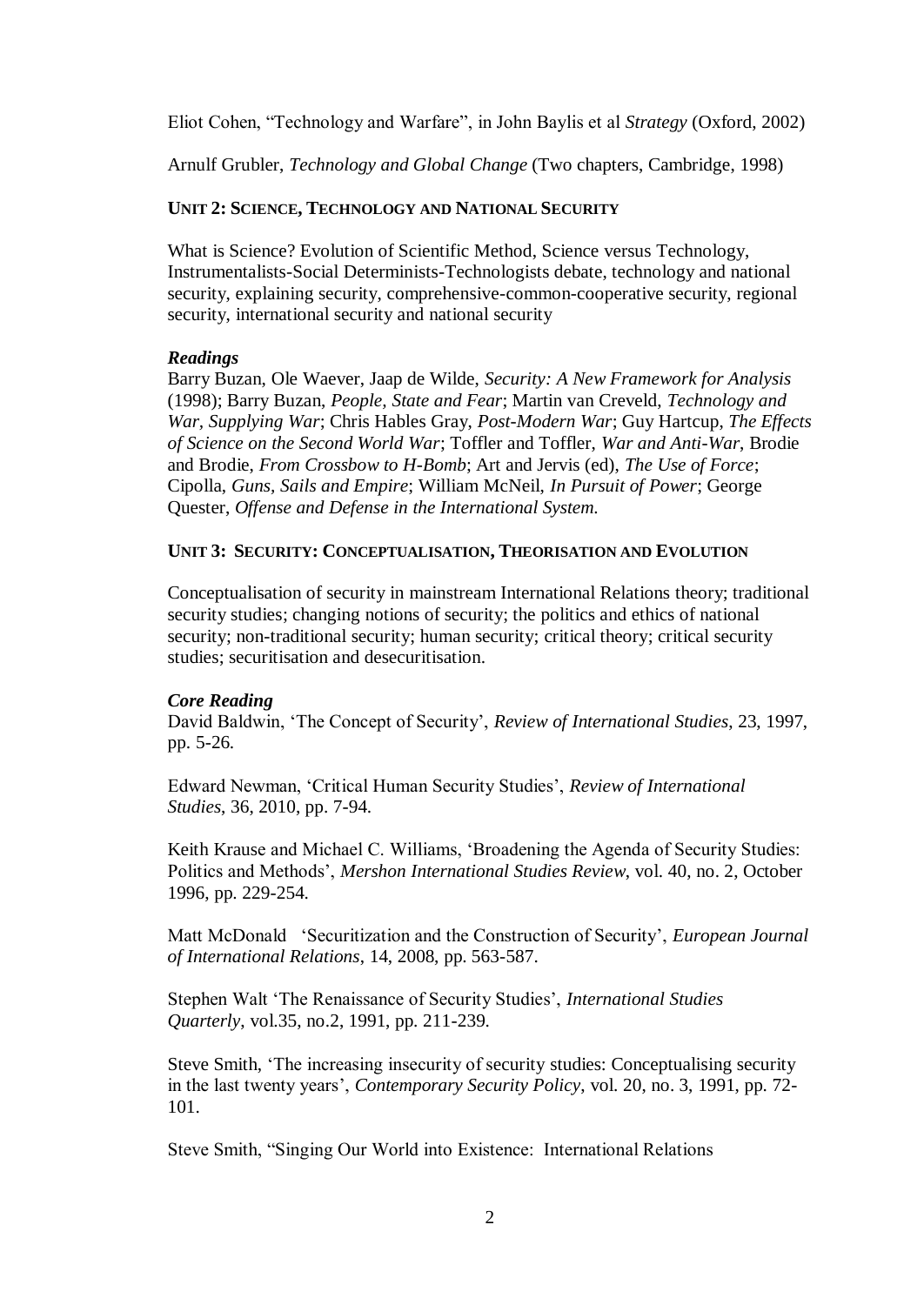Theory and September 11", *International Studies Quarterly*, vol. 48, no. 3, 2004, pp. 499-515.

## *Further Reading*

Ronnie D. Lipschutz (eds.) *On Security*, (New York: Columbia University Press, 1995).

Ryerson Christie , "Critical Voices and Human Security: To Engage, To Endure or To Critique?" *Security Dialogue*, vol. 41, no. 2, 2010, pp. 169-190.

Keith Krause and Michael C. Williams (eds.) *Critical Security Studies: Concepts and Cases*, (London: UCL Press, 1997).

Columba Peoples and Nick Vaughan-Williams, *Critical Security Studies: An Introduction* (London and New York: Routledge, 2010).

## **UNIT 4: WEAPONS OF MASS DESTRUCTION (WMD), ESPECIALLY NUCLEAR REVOLUTION**

Concepts in nuclear physics; nuclear energy and nuclear weapons; causes of nuclear proliferation; strategic consequences of nuclear proliferation; nuclear technology and forms of nuclear proliferation; contemporary proliferation challenges; counterproliferation; nuclear terrorism; nuclear politics.

## *Core Reading*

Arthur Beiser, *Concepts of Modern Physics* (New Delhi: Tata McGraw-Hill, 2007).

Samuel Glassstone, *Sourcebook on Atomic Energy* (New Delhi: Affiliated East-West Press, 1986).

Alexander Montgomery, "Ringing in proliferation: how to dismantle an atomic bomb network", *International Security*, vol. 30, no. 2, 2005, pp. 153-187.

#### *Further Reading*

Scott D. Sagan, *The Limits of Safety: Organizations, Accidents, and Nuclear Weapons* (Princeton: Princeton University Press, 1993).

Scott D. Sagan, 'The perils of proliferation: Organization theory, deterrence theory, and the spread of nuclear weapons', *International Security*, 18(4), Spring 1994, pp. 66-107.

Graham Allison, *Nuclear Terrorism: The Ultimate Preventable Catastrophe* (New York: Henry Holt, 2005).

Robert Fred Mozley, *The Politics and Technology of Nuclear Proliferation* (Seattle and London: University of Washington Press, 1998).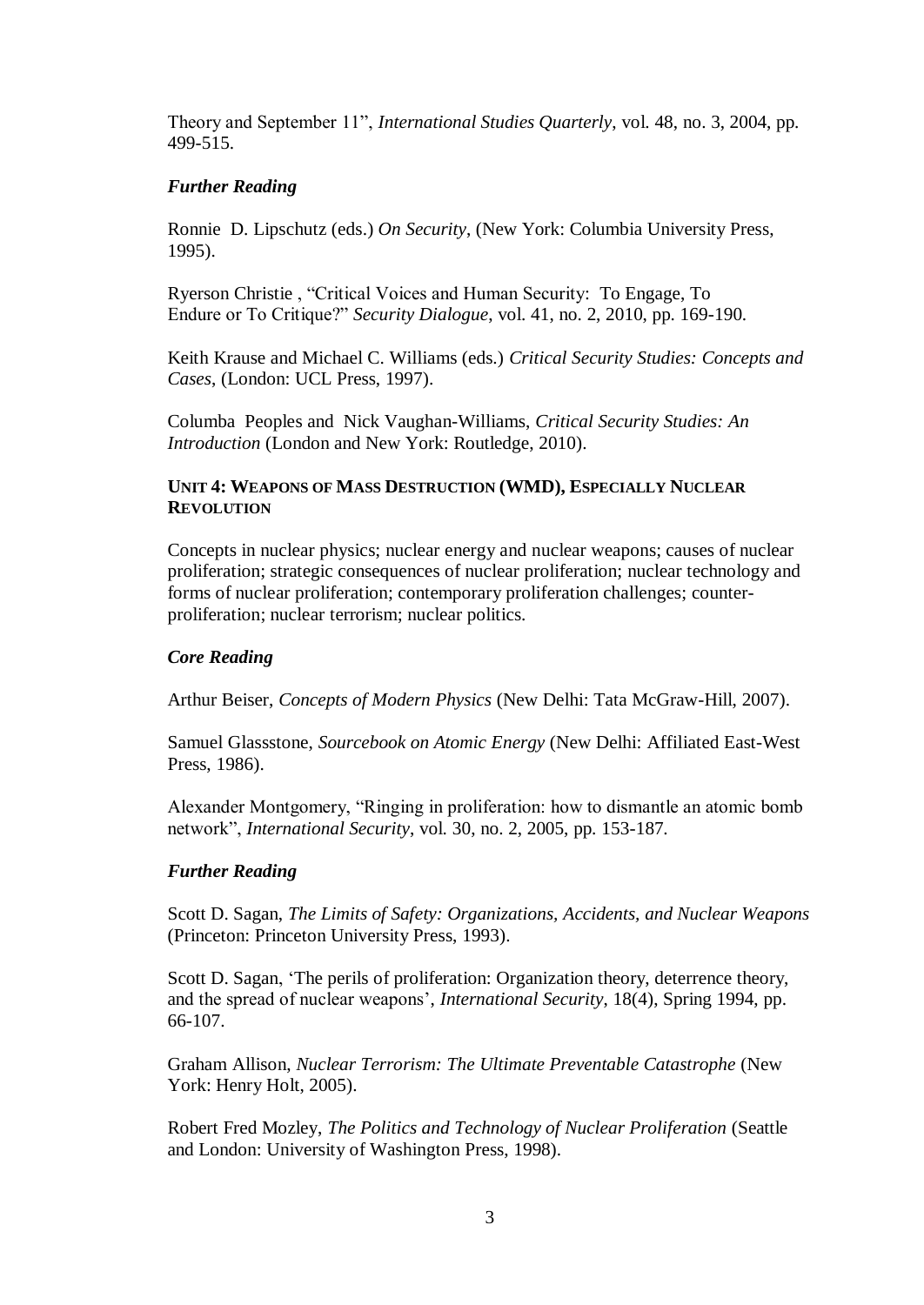Scott. D. Sagan and Kenneth N. Waltz, *The Spread of Nuclear Weapons: A debate* (New York: W. W. Norton, 1995).

## **UNIT 5: WEAPONS OF MASS DESTRUCTION (WMD): CHEMICAL AND BIOLOGICAL WEAPONS**

Definition of chemical and biological weapons; the threat of chemical and biological warfare in historical perspective; research and development programmes in the twentieth century; challenges to control; toxic terror and dreaded risks; bio-terrorism.

## *Core Reading*

Richard Price, 'A genealogy of the chemical weapons taboo', *International Organization* 49/1, Winter 1995, pp. 73-103.

Jonathan B. Tucker, 'A Farewell to Germs: The US renunciation of biological and toxin warfare, 1969-70', *International Security*, vol. 27, no.1, Summer 2002, pp. 107- 148.

Gregory Koblentz, "Pathogens as weapons: The international security implications of biological warfare", *International Security*, vol. 28, no. 3, Winter 2003/04, pp. 84-122.

Jonathan B. Tucker, "Preventing the misuse of biology: lessons from the oversight of smallpox virus research", *International Security*, vol. 31, no. 2, Fall 2006, pp. 116- 150.

#### *Further Reading*

L. Cole, *The Eleventh Plague: The Politics of Biological and Chemical Warfare* (New York: Freeman, 1997).

Jeanne Guillemin, *Biological Weapons: From State Sponsored Programs to Contemporary Bioterrorism* (New York: Columbia University Press, 2005).

#### **UNIT 6: SPACE WEAPONS, MISSILE TECHNOLOGIES, TECHNOLOGY TRANSFER**

Space weapons; problems of controlling missile proliferation; Ballistic Missiles and National Missile Defence; collaboration and technology transfer.

#### *Core Reading*

Jonathan Tucker, 'Partners and rivals: A model of international collaboration in advanced technology', *International Organization*, vol. 45, no. 1, Winter 1991, pp. 83-120.

Dinshaw Mistry, 'Beyond the MTCR: Building a comprehensive regime to contain ballistic missile protection', *International Security*, vol. 27, no. 4, Spring 2003, pp. 119-149.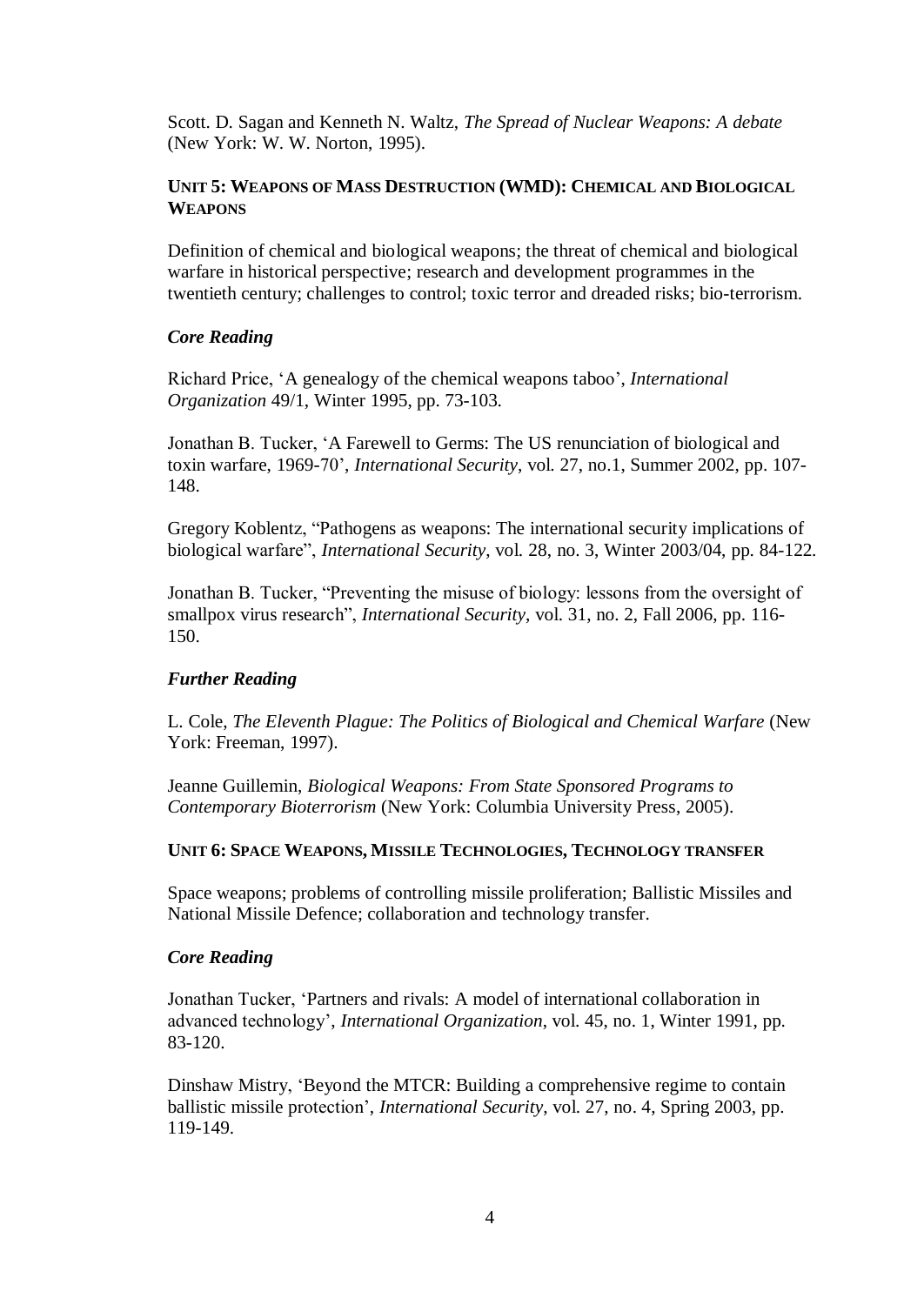Bruce M. DeBlois et al., 'Space Weapons: Crossing the U.S Rubicon', *International Security*, vol. 29, no. 2, Fall 2004, pp. 50-84.

## *Further Reading*

William J. Long, 'Trade and Technology incentives and Bilateral cooperation', *International Studies Quarterly*, vol. 40, no. 1, March 1996, pp. 77-106.

Steven E. Miller, 'The Flawed Case for Missile Defense', *Survival*, 43(3), 2001, pp. 95-109.

Charles L. Glaser and Steve Fetter, 'National Missile Defense and the future of U.S. nuclear weapons policy', *International Security*, 2001, vol. 27, no. 4, pp. 119-149.

## **UNIT 7: TECHNOLOGY, STRATEGY AND MILITARY CULTURE**

Offence-defence balance and explaining war and peace in the international system; determinants of offence-defence balance; technology, warfare and international relations.

## *Core Reading*

Jack S. Levy, 'The Offensive /Defensive Balance of military technology: a theoretical and historical Analysis', *International Studies Quarterly*, vol. 28, no. 2, June 1984, pp. 219-238.

Keir A. Lieber, 'Grasping the technological peace: The offense-defense balance and international security', *International Security*, vol. 25, no. 4, Summer 2000, pp. 71- 104.

Tang Shiping, 'Offence-defence Theory: Towards a Definitive Understanding', *The Chinese Journal of International Politics*, 3(2), 2010, pp. 213-260.

Jeffrey W. Legro, 'Military culture and inadvertent escalation in World War II', *International Security*, vol. 18, no. 4, Spring 1994, pp. 108-142.

#### *Further Reading*

Sean Lynn-Jones, 'Offensive-Defensive Theory and Its Critics', *Security Studies*, vol. 4, no. 4, Summer 1994, pp. 660-91.

Stephen Van Evera, 'Offense, Defense and the Causes of War', *International Security*, vol. 22, no. 4, Spring 1998, pp. 5-43.

Charles Glaser and Charles Kaufman, 'What is the offense-defense balance and can we measure it?', *International Security,*vol. 22, no. 4, Spring 1998, pp. 44-82.

## **UNIT 8: NATIONAL SECURITY STRATEGIES AND DOCTRINES**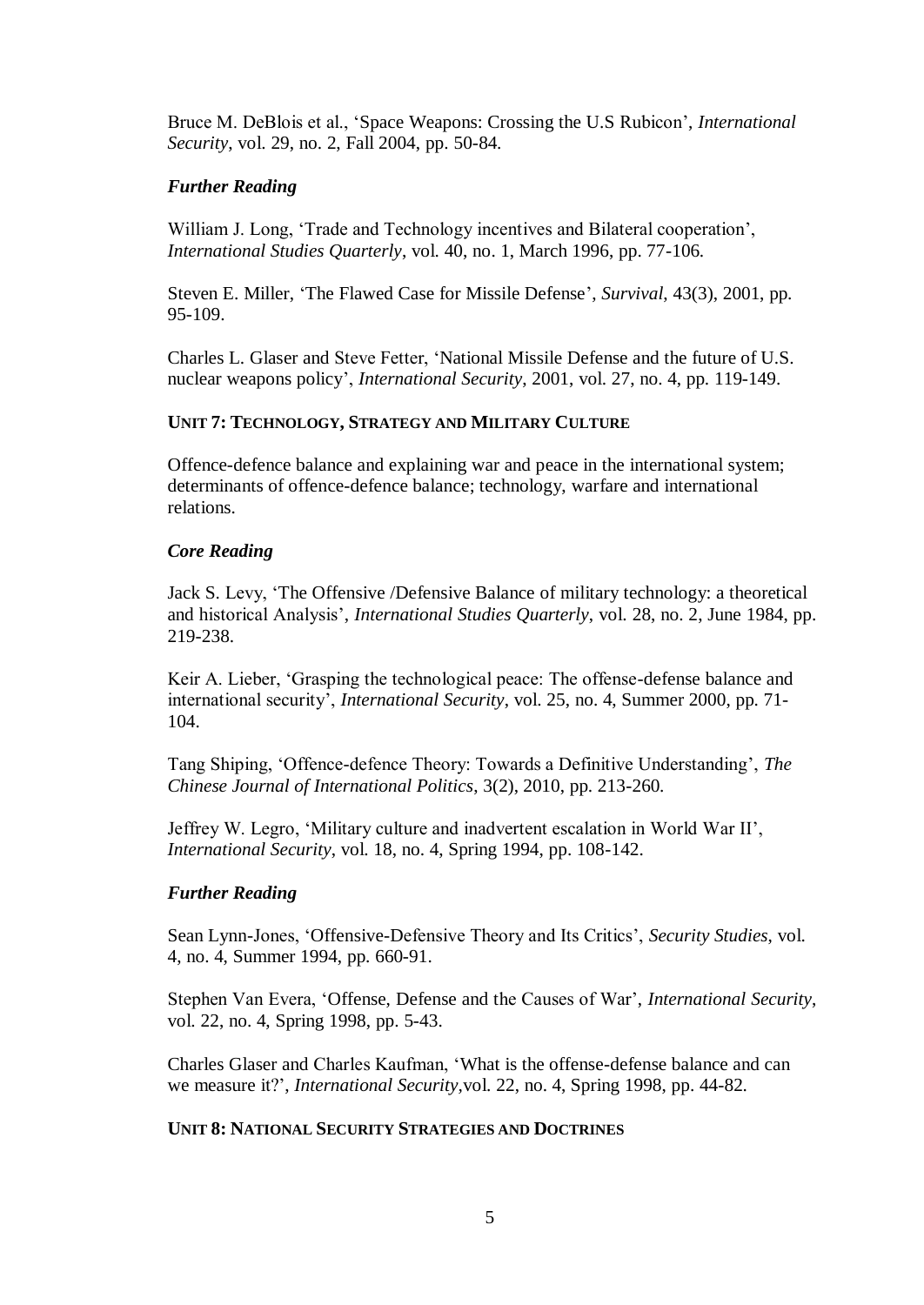Impact of Science and Technology on evolution of national security debate and doctrines, Technologies versus Strategy, Science, technology and national security strategy; nuclear revolution and revolution in warfare, Indian national security debate.

## *General Readings*

Nayyar, Jayal, Singh, Suri, Karim, *National Security – Military Aspects*; Earle, *Makers of Modern Strategy*; Peter Paret et al, *Makers of Modern Strategy*; Lawrence Freedman, *The Evolution of Nuclear Strategy*; Miller et al, *Military Strategy and the Origins of First World War*; Preston and Wise, *Men and Arms*; T. Ropp, *War in the Modern Age*; Kissinger*, Nuclear Weapons and Foreign Policy.*

## **UNIT 9: IMPACT OF CULTURE AND ETHICS ON SCIENCE, TECHNOLOGIES AND NATIONAL SECURITY**

Impact of culture and ethics in the evolution of military science and technologies, culture and war, culture and national security, technology as social process, technology and society, technology and governance, information revolution and national security.

## *General Readings*

Reilly et al, *Justice and War in the Nuclear Age*; Hare and Jeoynt, *Ethics and International Affairs*; Hardin et al, *Nuclear Deterrence: Ethics and Strategy*; Johnston, *Just War Termination and Restraints of War*; Michael Howard, *Restraints of War*; Walzer, *Just and Unjust Wars*; Iain Johnston, *Cultural Realism*; Katzenstein, *Culture and Security*; George Tanham, *Indian Strategic Thought*; Pillar, *Negotiating Peace: War Termination as a Bargaining Process*; Subrahmanyam, *Nuclear Myths and Realities.*

#### **UNIT 10: CONVENTIONAL WEAPONS**

Arms racing and tactics; proliferation of conventional weapons; aviation and missiles/space

# *Core Reading*

Charles Glaser, "Political consequences of military strategy: expanding and refining the spiral and the deterrence models", *World Politics*, vol. 44, no. 4, 1992, pp. 497- 538.

M. Wallace, "Armaments and escalation: two competing hypotheses" *International Studies Quarterly*, vol. 26, no. 1, March 1982, pp. 37-56.

# *Further Reading*

Stephen Biddle, "Victory misunderstood: what the Gulf War tells us about future conflict", *International Security,* vol. 21, no. 2, Fall 1996, pp. 139-179.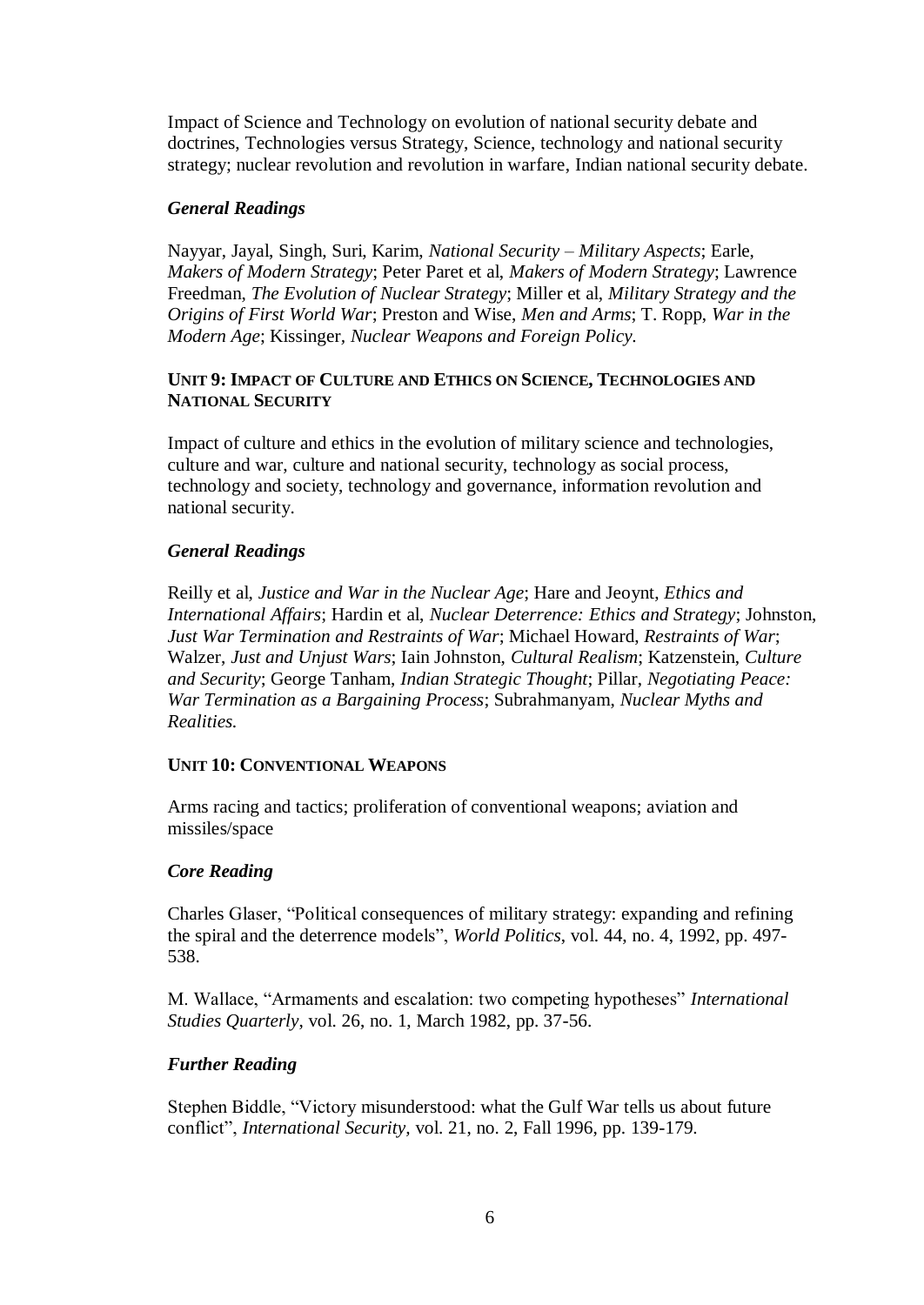Daryl G. Press, "The Myth of Air Power in the Persian Gulf War and the future of warfare", *International Security*, vol. 26, no. 2, Fall 2001, pp. 5-44.

Daniel L. Byman and Matthew C. Waxman, "Kosovo and the great air power debate", *International Security*, vol. 24, no.1, Spring 2000, pp. 5-38.

## **UNIT 11: WAR PREVENTION/TERMINATION AND ROLE OF SCIENCE AND TECHNOLOGY**

Defensive and offensive technologies, technologies supporting confidence building, hotlines, technologies of border management and surveillance, satellites etc, South Asian case studies.

#### *General Readings*

Schelling and Halperin, *Strategy and Arms Control*; Bjorn Moeller, *Common Security and Non-offensive Defence: A Neorealist Perspective*; Bill Gates, *Non-offensive Defence: An Alternative Strategy for NATO?*; Sharp, *Making Europe Unconquerable: The Potential of Civilian-based Deterrence and Defense*; Michael Krepon, *Confidence Building, Crisis Prevention and Reconciliation in South Asia.*

#### **UNIT 12: TECHNOLOGY AND SECURITY IN DEVELOPING STATES**

Evolution, politics, and efficacy of various Technology Control Regimes; and current debates on their role in international politics. Debates on new genre of technology control regimes and their impact on national security, especially of developing countries.

#### *Core Reading*

Aaron Karp, 'Ballistic Missiles in the Third World', *International Security,* vol. 9, no. 3, Winter 1984-85, pp. 166-195.

Christopher S. Parker, 'New Weapons for Old Problems: Conventional Proliferation and Military Effectiveness in Developing States', *International Security*, vol. 23, no. 4, Spring 1999, pp. 119-147.

## *Further Reading*

Eliot A. Cohen, 'Distant Battles: Modern War in the Third World', *International Security*, vol.10, no. 4, Spring 1986, pp. 143-171.

Evan. A. Feigenbaum, 'Who is behind China's High Technology 'Revolution'? How bomb makers remade Beijing's priorities, policies and institutions', *International Security***,** vol. 24, no. 1, Summer 1999, pp. 95-126.

#### **UNIT 13: STATE, SOCIETY AND SECURITY**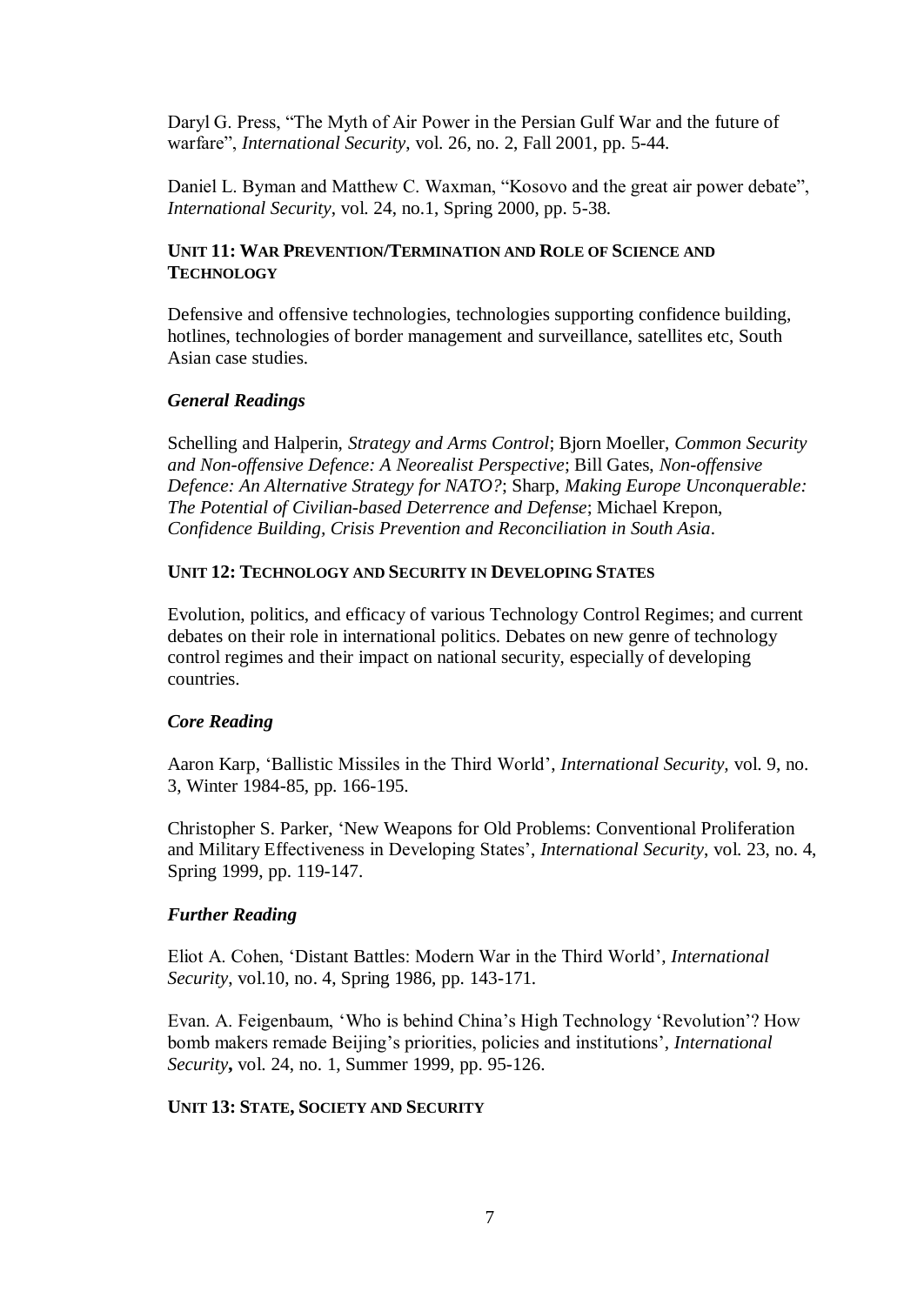Legitimising, privileging and theorising state; conceptualising violence; state violence and violence by non-state actors; terrorism; counter-terrorism; war on terror; just war; risk society.

## *Core Reading*

Damian Grenfell and Paul James, eds., *Rethinking Insecurity,War and Violence* (London and New York: Routledge, 2009).

Mikkel Vedby Rasmussen, *The Risk Society at War: Terror, Technology and Strategy in the Twenty-First Century* (Cambridge: Cambridge University Press, 2006).

Ken Booth, *Theory of World Security* (Cambridge: Cambridge University Press, 2008).

Vivienne Jabri, 'War, Security and the Liberal State', *Security Dialogue*, vol. 7, no. 1 2006, pp. 47-64.

Pin-Fat, Véronique. 'The Metaphysics of the National Interest and the "Mysticism" of the Nation State: Reading Hans J. Morgenthau', *Review of International Studies*, vol. 31, no. 2 2005: 217–36.

## *Further Reading*

Jean Bethke Elshtain, *Just War against terror* (New York: Basic Books, 2003).

David A. Lake, 'Rational Extremism: Understanding Terrorism in the Twenty-first Century', *International Organisation*, Spring 2002, pp. 15-29.

Beau Grosscup, *Strategic Terror: the Politics and Ethics of Aerial Bombardment* (London: Zed Books, 2003).

Paul Cornish, 'Technology, strategy and counterterrorism', *International Affairs*, Spring 2002, pp. 15-29.

#### **UNIT 14: POLITICS OF SCIENCE, TECHNOLOGY AND SECURITY**

Science and technology as the site of politics; scientific progress and its limits; Science and technology: levelling the gap or creating the divide? Science, rationality, enlightenment and hegemony; the politics of security: security for whom? what ? why? how?; appreciating the expanding frontiers of science.

# *Core Reading*

Vivienne Jabri, *War and the Transformation of Global Politics* (Hampshire: Palgrave Macmillan, 2007).

Michael Dillon**,** *Politics of Security: Towards a Political Philosophy of Continental Thought* (London: Routledge, 1996).